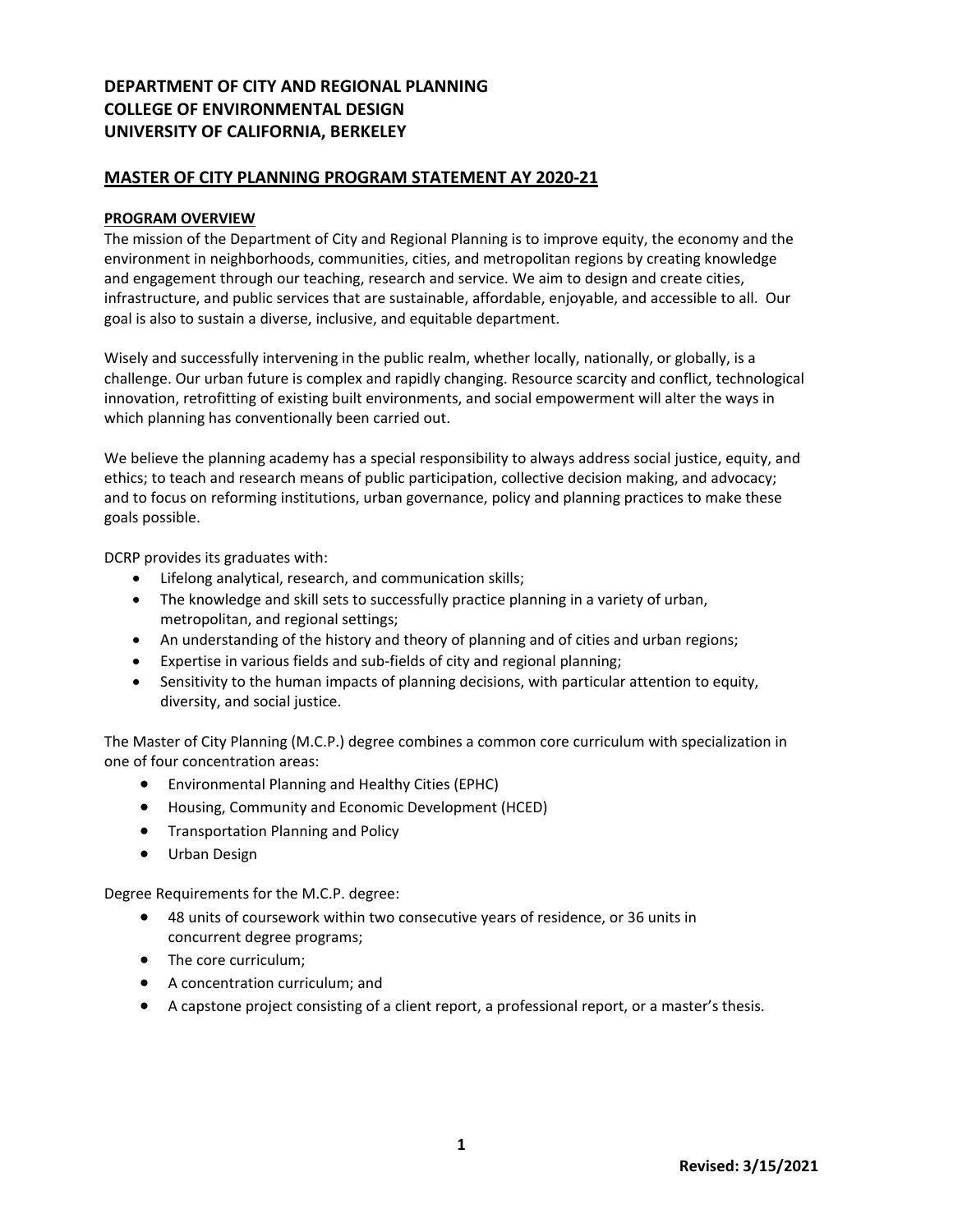### **PROGRAM SELECTION AND ADVISING**

In the summer prior to the first semester in the program, students are matched with a faculty advisor based on the following criteria: degree program, intended concentration, faculty availability and the faculty listed on admission application. Students plan their individual programs with the help of their assigned faculty advisors. Faculty advisors also guide students as they plan, develop, and write their Professional Report, Client Report or Thesis. First-year students should set up an initial meeting with their assigned advisors during the third week of classes. Students declare a concentration at the end of the first semester by completing a Concentration Declaration Form (concentration-specific) by the end of October and submitting it to the **[Graduate Student Affairs Officer \(GSAO\)](mailto:dcrpgrad@berkeley.edu)**.

### **REGISTRATION AND ENROLLMENT**

Students are officially registered once they 1) have enrolled in at least one course, 2) have paid either full fees or at least 20 percent of assessed registration fees by the **[deadline](https://registrar.berkeley.edu/tuition-fees-residency/tuition-fees/fee-schedule)** set by the university, and 3) have no active holds on their registration. All DCRP graduate students are required to enroll in **a minimum of 12 units per semester** in order to meet the 48-unit to degree requirement in two years, and in order to maintain financial aid eligibility. **Students awaiting funding disbursed by the Department or the Graduate Division Fellowships Office will NOT receive payments until they are officially registered. Students with academic appointments at 25 percent time or greater will lose their fee remissions if they are NOT registered and enrolled by the deadline.**

Students register for courses during their assigned appointment windows in **[CalCentral](https://calcentral.berkeley.edu/)**. The academic calendar and deadlines are on the **[Office of the Registrar's website](http://registrar.berkeley.edu/)**. Semester course offerings are available on the **[Class Schedule](https://classes.berkeley.edu/)**.

Note that the Haas School and Business and Berkeley Law do NOT allow students to enroll directly through CalCentral (must submit request/petition). Please contact **[GSAOs](mailto:dcrpgrad@berkeley.edu)** for more information.

#### **COURSEWORK AND GRADING**

Core and concentration requirements must be taken for a letter grade. No more than one-third of total units may be taken on a satisfactory/unsatisfactory (S/U) basis. A maximum of six units of 299 independent study courses, and a combined total of three units of the 295 (Supervised Research; usually for employment as a GSR) and 297 (Supervised Field Work for internships) courses, may be applied towards the M.C.P. degree. A **[Petition for Independent Stud](https://ced.berkeley.edu/images/uploads/content/Petition_for_Independent_Study_Course.pdf)**y is required to enroll in these units.

We strongly prefer that all students enroll in graduate level courses to meet the unit requirement. However, upper division undergraduate courses (course numbers 100-199) may be taken as electives. Undergraduate lower division courses (course numbers 0-99) do NOT count towards the degree or toward the 12-unit semester registration requirement. Students who take lower division undergraduate courses will have to increase their semester course load to make up the additional units.

# **REQUESTS FOR WAIVERS AND SUBSTITUTIONS**

In rare instances students may be granted a waiver or substitution for a required course. The M.C.P. Program Committee reviews substitution requests. A **[Petition to Substitute M.C.P.](https://ced.berkeley.edu/images/uploads/content/Petition_to_Substitute_MCP_Core_Concentration_Requirement.pdf) Core Concentration [Requirement](https://ced.berkeley.edu/images/uploads/content/Petition_to_Substitute_MCP_Core_Concentration_Requirement.pdf)**, course syllabus, and explanation is submitted to the Committee via the **[GSAO](mailto:dcrpgrad@berkeley.edu)** prior to the semester when the student is to take the course.

Core courses are foundational building blocks for more advanced courses and should be completed in the first year of the program. Waivers and substitutions are rare. Petitions must be submitted prior to the start of the semester in which the course is to be taken. No exceptions will be allowed. Waivers are NOT granted for CYPLAN 200 and 201A.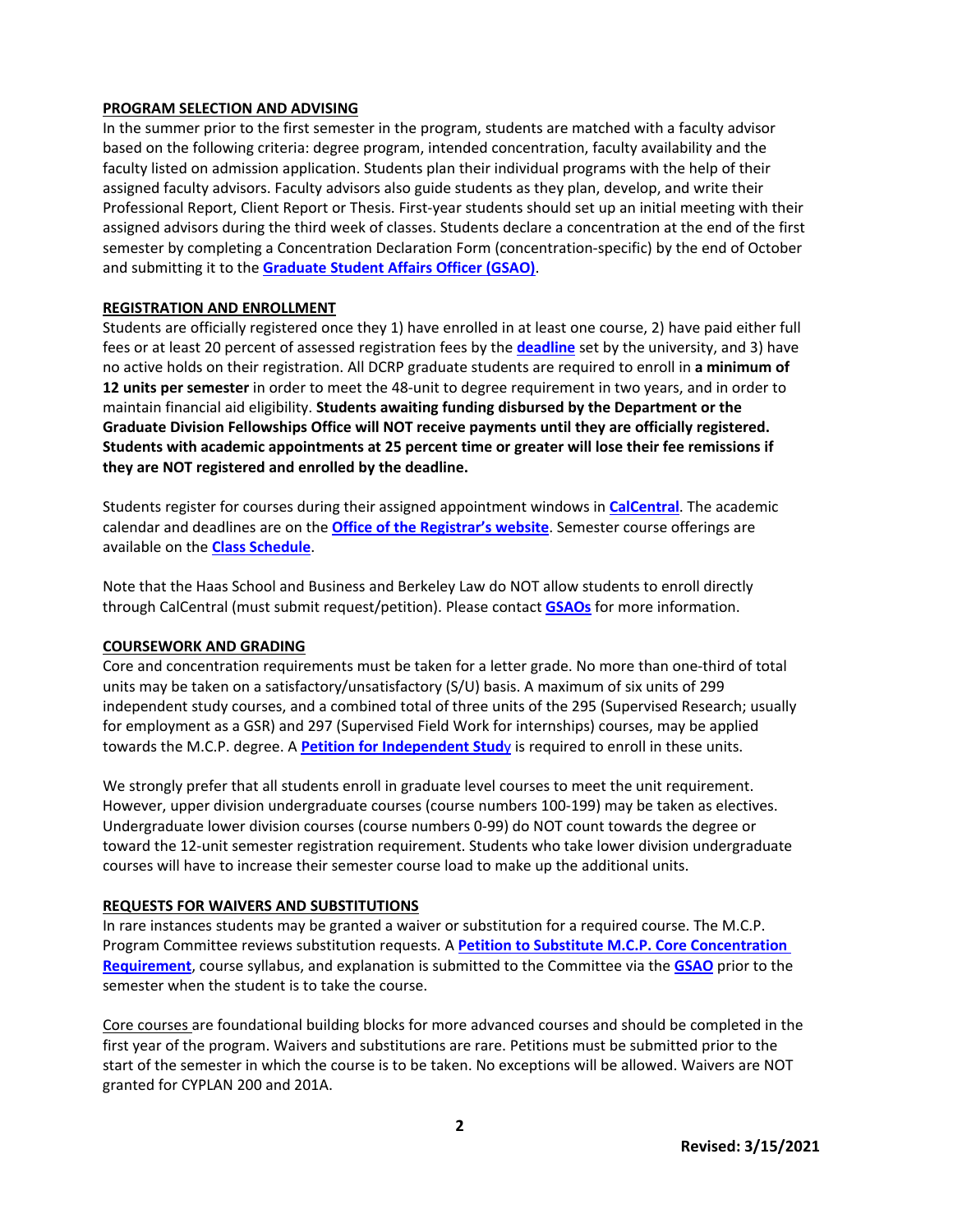Concentration courses build on the core and provide the student with expertise in an area of planning. Waivers are NOT granted. Petitions for substitutions must be submitted prior to the start of the semester in which the course is to be taken. No exceptions will be allowed.

### **INTERNSHIPS**

We recommend that students complete a three-month internship in a planning-related position, usually between their first and second years of study, unless exempted by previous work experience. The work completed during a summer internship can serve as the basis for the Client or Professional Report. Students may apply 297 independent study units towards M.C.P. degree by submitting the **[Petition for](https://ced.berkeley.edu/images/uploads/content/Petition_for_Independent_Study_Course.pdf)  [Independent Stud](https://ced.berkeley.edu/images/uploads/content/Petition_for_Independent_Study_Course.pdf)**y.

### **ADVANCING TO CANDIDACY**

Students advance to candidacy during their final semester of study. GSAOs will contact students at the end of the next-to-final semester of study with instructions to fill out and submit the M.C.P. Degree Checklist Form (concentration-specific). This form is submitted to the GSAOs no later than the first week of study in the last semester, and reviewed with the GSAOs in a degree check-in meeting.

The M.C.P. Degree Checklist Form lists all courses and units taken for completion of the M.C.P. degree, for a minimum of 48 units (36 units for concurrent degree students). As noted above, no more than a maximum of six units of 299 independent study, and a combined total of three units of 295 and 297, may be applied towards the degree. **Lower division undergraduate courses (numbered 1-99) do NOT count towards the 48-unit M.C.P. requirement, nor does CYPLAN 375: Supervised Teaching in City and Regional Planning**. Two-thirds of all course work must be letter-graded. For letter-graded courses, only those graded C- or better will count toward the degree. For S/U courses, only those graded Satisfactory will count toward the degree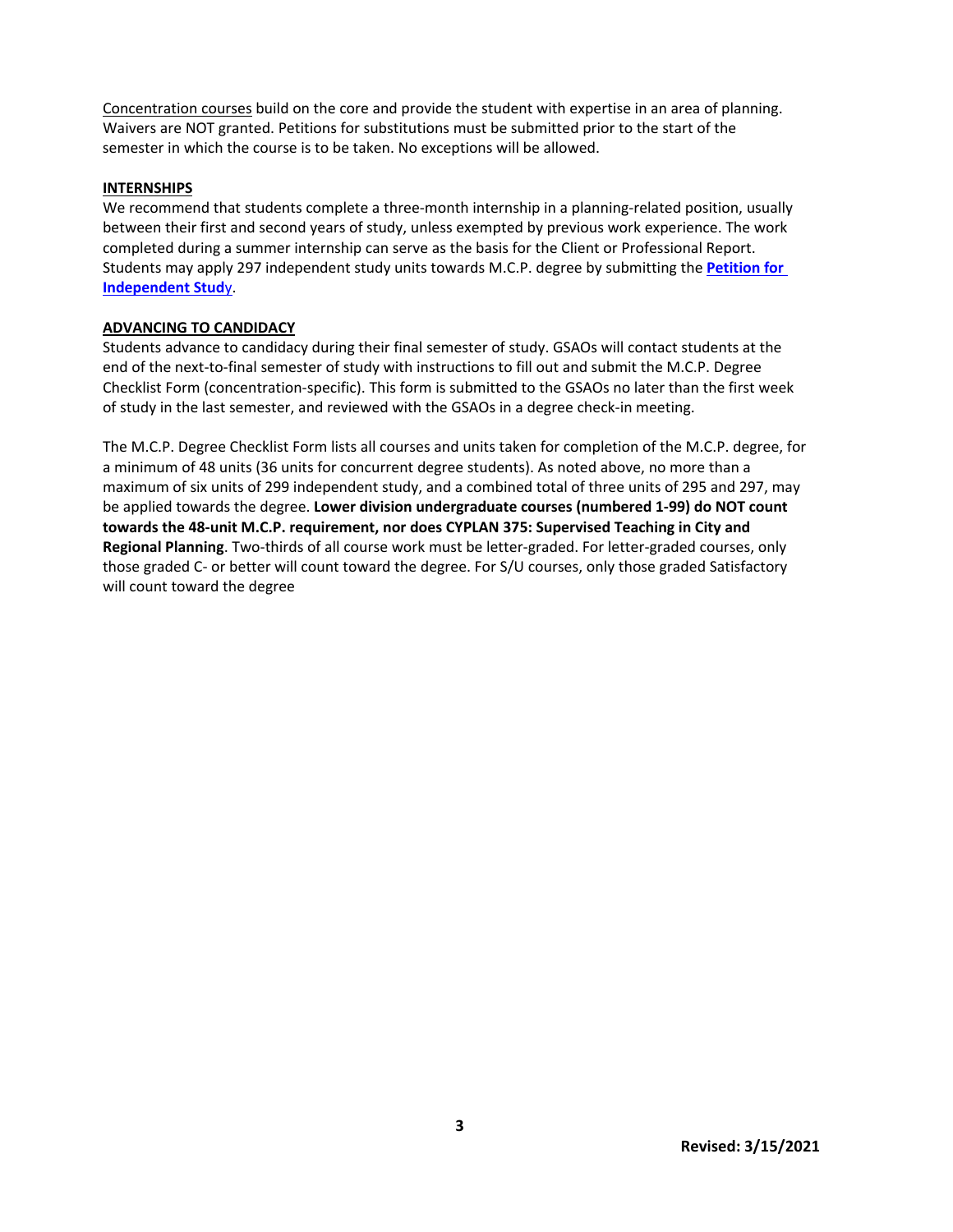### **MASTER OF CITY PLANNING CURRICULUM**

For days/times offered, check the **[Online Class Schedule.](http://classes.berkeley.edu/)**

### **CORE CURRICULUM**

### **History and Theory Requirement**

The following course must be taken during the first semester: CYPLAN 200: Planning Histories and Practice: Frameworks, Opportunities and Dilemmas (F, 4 units)

### **Skills and Methods Requirement**

Students must take the 201 planning methods course sequence. CYPLAN 201A: Planning Methods Gateway I (F, 4 units) CYPLAN 201B: Planning Methods Gateway II (SP, 4 Units, Taught in Modules.) *Note: CYPLAN 201A/B are required foundational courses and must be taken during the first year. Dual degree students may take these courses in their second year.* 

### **Planning Law Requirement – One course from the following:**

CYPLAN 205: Introduction to Planning and Environmental Law (SP, 3 units) CYPLAN C251: Urban Environmental Planning and Regulation (F, 3 units)\* *\*May not be used towards EPHC Concentration requirement if taken to meet the Core Planning Law requirement.*

### **Urban Economics Requirement – One course from the following:**

CYPLAN 113A: Economic Analysis for Planning (F, 3 units)

CYPLAN 207: Land and Housing Market Economics (NOT OFFERED IN AY20-21, 3 units)

CYPLAN 220: The Urban and Regional Economy (SP, 3 units)\*

CYPLAN 235: Methods of Project Analysis (F, 3 units)\*

*\*May not be used towards HCED Concentration requirement if taken to meet the Core Urban Economics requirement.*

*Note: Students may [petition](https://ced.berkeley.edu/images/uploads/content/Petition_to_Substitute_MCP_Core_Concentration_Requirement.pdf) the M.C.P. Committee to substitute other UC Berkeley courses with substantial economics content, or request a [waiver](https://ced.berkeley.edu/images/uploads/content/Petition_to_Substitute_MCP_Core_Concentration_Requirement.pdf) of this requirement if they have a major or minor in economics from their undergraduate institution. Petitions for the Urban Economics requirement must be submitted before the end of the third semester for students in M.C.P.-only (2 year) degree program.*

# **Studio Requirement – One course from the following:**

- CYPLAN 208: Plan Preparation Studio (SP, 5 units)
- CYPLAN 218: Transportation Planning Studio (F, 4 units)
- CYPLAN 228: Metropolitan and Regional Economic Development Studio (F, 4 units)
- CYPLAN 238: Development Design Studio (SP, 4 units)

*Note: CYPLAN 235 is a prerequisite.* 

CYPLAN 248: Advanced Studio: Urban Design/Environmental Planning (SP, 5 units)

*Note: CYPLAN 208 is a prerequisite for students with no design background.*

- CYPLAN 268: Community Development Studio/Workshop (SP, 4 units)
- CYPLAN 291: Special Projects Studio in Planning (SP, 4 units)

LDARCH 205: Environmental Planning Studio (SP, 5 units; check with LAEP)

# **Professional Report/Client Report/Thesis Workshop**

CYPLAN 290A: PR/CR/Thesis Workshop (F, 1 unit, taken in the 2nd year of study) *Note: Students can request a [waiver](https://ced.berkeley.edu/images/uploads/content/Petition_to_Substitute_MCP_Core_Concentration_Requirement.pdf) of this requirement from the M.C.P. Committee, with the approval of their CR/PR/Thesis chair.*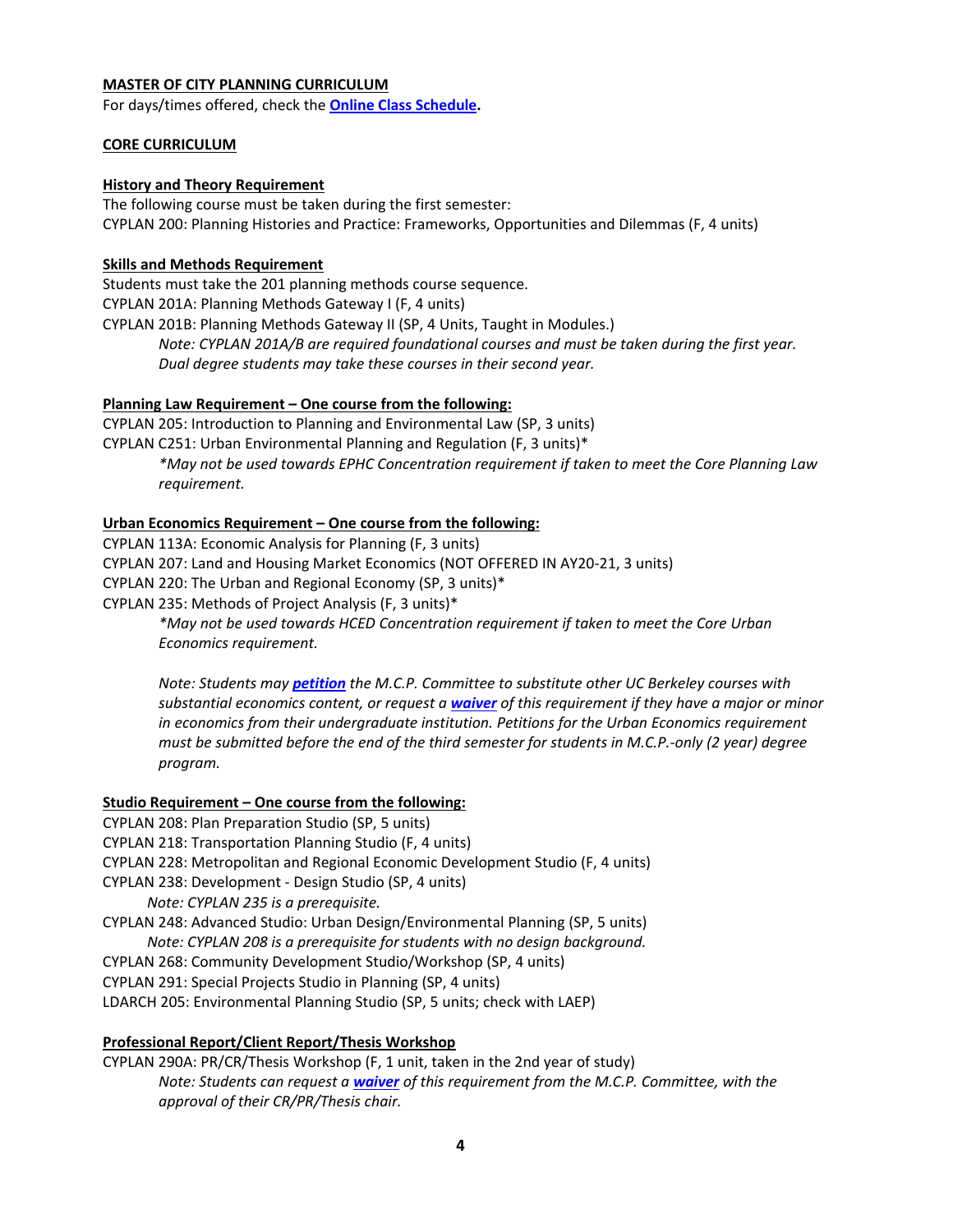### **CONCENTRATIONS**

Concentrations provide an opportunity for students to develop deeper knowledge and skills in a particular sub-area of planning. (Note: The same course may NOT be used to satisfy core and concentration requirements.)

### **Concentration in Environmental Planning and Healthy Cities**

Faculty Advisors: Charisma Acey, [Stephen Collier,](https://ced.berkeley.edu/ced/faculty-staff/stephen-colllier) Jason Corburn, John Radke, Jennifer Wolch

The concentration in environmental planning and healthy cities is designed to give M.C.P. students the broad knowledge necessary to analyze pressing urban environmental and health challenges, such as climate change, natural resource depletion, access to basic services and infrastructure, as well as ecologic and human health risks. The concentration emphasizes the theory and practice behind the related ideas of urban sustainability, environmental risk and justice, political ecology and human health. Students will study urban and regional environmental and human health issues in a comparative perspective, with a focus on both US and international settings. The concentration introduces students to the relationships between natural, built and social environments in cities, as well as the local, regional and global impacts of urban ecosystems and the political institutions that aim to manage these environments. The emphasis on healthy cities engages in the practices of urban public health, recognizing that planners are increasingly required to analyze and act upon how the urban environment influences human well-being.

Joint degree programs with the Department of Landscape Architecture and Environmental Planning (M.C.P. & M.L.A.) and the School of Public Health (M.C.P. and Masters in Public Health, M.P.H.) are available for interested students. For further information about concurrent M.C.P./M.L.A. degree requirements, contact **[Professor John Radke.](https://ced.berkeley.edu/ced/faculty-staff/john-radke)** For further information about concurrent M.C.P./M.P.H. degree requirements, contact **[Professor Jason Corburn](https://ced.berkeley.edu/ced/faculty-staff/jason-corburn)**. Prospective applicants must notify the **[GSAOs](mailto:dcrpgrad@berkeley.edu)** in advance of applying.

Required Courses (choose two from this list):

- CYPLAN 214: Infrastructure Planning and Policy (SP, 3 units)
- CYPLAN C251: Urban Environmental Planning and Regulation (F, 3 units)\*
- CYPLAN 254: Planning for Sustainable Communities (SP, 3 units)
- CYPLAN C256: Healthy Cities (F, 3 units)

\*May NOT be used towards EPHC Concentration requirement if taken to meet the Core Planning Law requirement.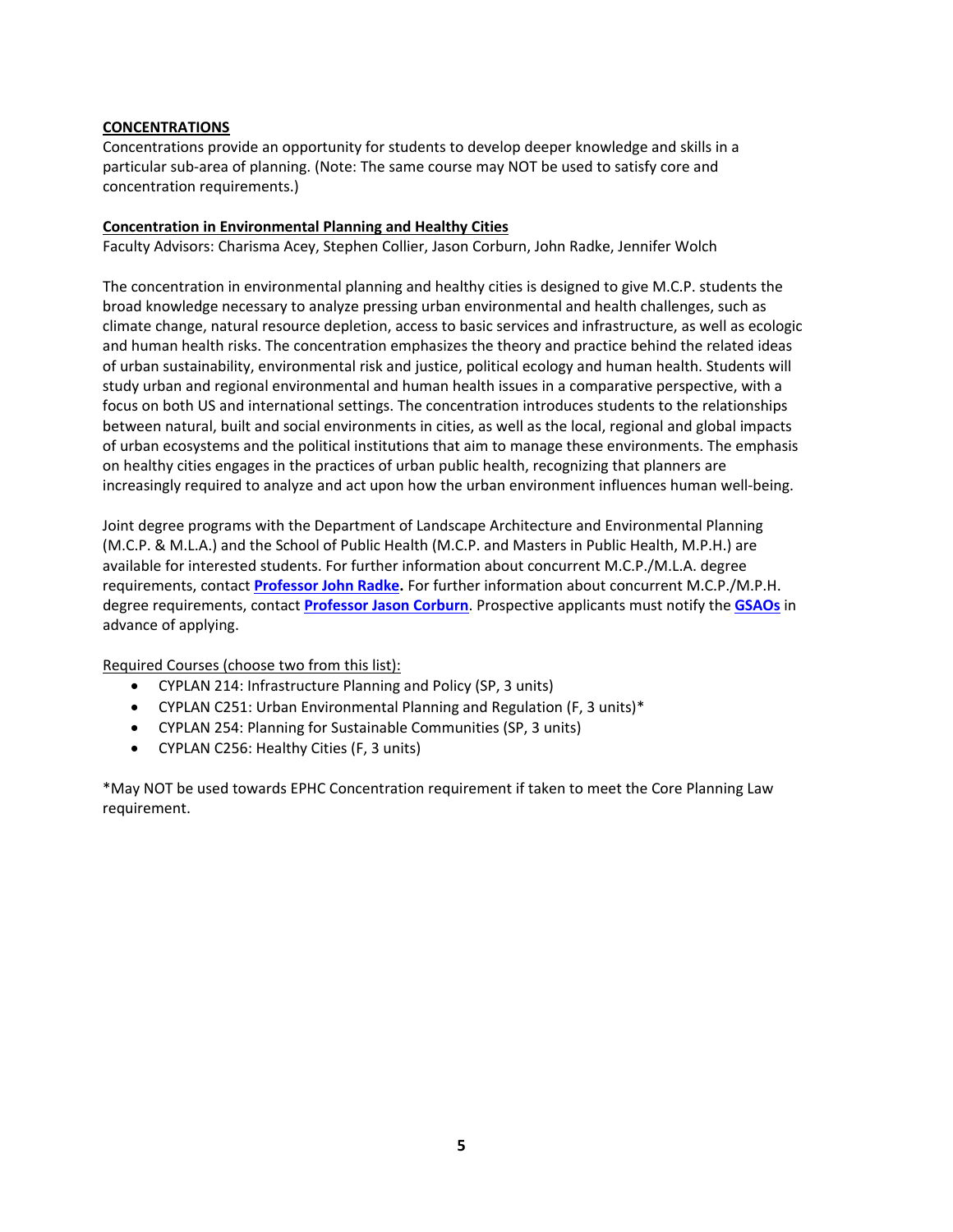### **Concentration in Housing, Community and Economic Development (HCED)**

Faculty Advisors: Sai Balakrishnan, Teresa Caldeira, Carol Galante, Carolina Reid, Karen Chapple

The housing, community and economic development (HCED) concentration focuses on the equitable development of neighborhoods, cities and regions in the United States and internationally. This concentration is distinguished by its attention to issues of racial, social and economic justice within the built environment, often from the perspective of historically disinvested and segregated communities. Faculty in this concentration work on topics such as:

- Planning for sustainability, including issues related to regional governance, affordable housing, and the linkages between land use and climate change
- Gentrification and displacement
- Housing and real estate development, including access to credit, the financing and construction of affordable housing, and housing policy
- Spatial segregation and social discrimination in both the United States and in the Global South
- Forms of political participation and resistance
- International development, including the provision of housing, water and sanitation in informal settlements
- Community development and community organizing, including programs and policies designed to remediate concentrated poverty and longstanding patterns of residential segregation

Faculty within the HCED concentration draw on multidisciplinary perspectives including research in anthropology, economic, history, and sociology, and incorporate both qualitative and quantitative methods in their research. Students in this concentration go on to work in a wide variety of roles in the public and private sectors. We encourage students to take classes in all three concentration subfields, since in practice they are closely intertwined.

Required Courses (choose two from this list):

- CYPLAN 220: The Urban and Regional Economy (SP, 3 units)\*
- CYPLAN 230: U.S. Housing Planning and Policy (F, 3 units)
- CYPLAN 235: Methods of Project Analysis (F, 3 units)\*
- CYPLAN 250: Spatial Politics of Land: A Transnational Perspective (SP, 3 units)
- CYPLAN 260: Theory, History, and Practice of Community Development (SP, 3 units)
- CYPLAN C261: Citizen Involvement in the City Planning Process (F, 3 units)

\*May NOT be used towards HCED Concentration requirement if taken to meet the Core Economics requirement.

ONE of the following studios is recommended to fulfill the core studio requirement:

- CYPLAN 228: Research Workshop in Metropolitan Regional Planning (F, 4 units)
- CYPLAN 238: Development Design Studio (SP, 4 units)
	- o Note: CYPLAN 235 is a prerequisite.
- CYPLAN 268: Community Development Studio/ Workshop (SP, 4 units)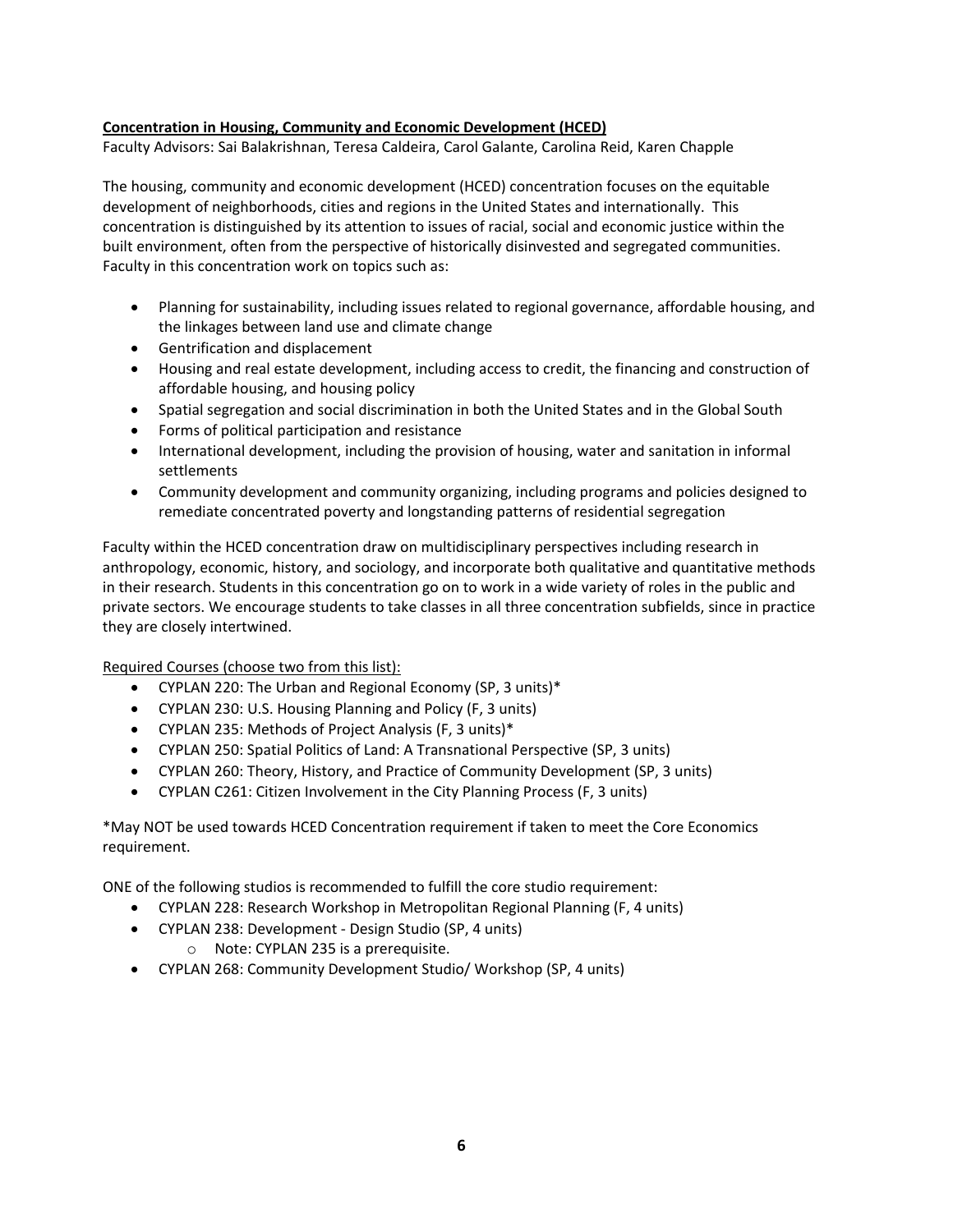### **Concentration in Transportation Planning**

Faculty Advisors: Daniel Chatman, Marta González, Daniel Rodríguez, Karen Trapenberg-Frick, Paul Waddell

The transportation planning concentration focuses on planning for urban transportation and land use systems, and interactions of transportation and land use with the built, natural, and social environments. In presenting the social, economic, and environmental implications of transportation and land use plans and policies, and promoting economic efficiency, green transport, resource conservation, and environmental protection, the courses in the concentration are focused around themes of equity, environmental justice, and social welfare. We emphasize the planning and policy challenges encountered by attempting to increase the use of environmentally sustainable travel modes such as walking, cycling and public transit, and the creation of environmentally sustainable land use patterns such as compact growth and transitoriented development. Topics covered in the core courses include the impacts of transit and highways on urban form and economic development; the impacts of urban form, transit-oriented development and new urbanism on travel behavior; governance, finance, and implementation challenges in making sustainable transport investments; the importance of highway and transit finance, municipal finance, and development finance; the promises and pitfalls of innovative sustainability solutions such as congestion pricing, parking pricing, and master development plans; streets and pedestrian- oriented designs; transportation and land use planning in the developing world; and comparative international transportation and land use policies.

As concerns heighten over regional mobility, air quality, global climate change, energy, and equality of access, it is increasingly important that transportation and land use planners apply a multi-disciplinary approach to the field. Accordingly, students in the concentration are encouraged to augment the department's transportation course offerings by designing a study program, in consultation with their advisor that involves course work in other fields and departments.

Students in the transportation planning concentration may seek to pursue the concurrent degree program in transportation planning and engineering. This option confers both the M.C.P. and the M.S. upon students who complete 60 units of course work, normally over five semesters. For further information about concurrent M.C.P./M.S. degree requirements, contact **[Professor Daniel Chatman](https://ced.berkeley.edu/ced/faculty-staff/daniel-chatman)**. Prospective applicants must notify the **[GSAOs](mailto:dcrpgrad@berkeley.edu)** in advance of applying.

# Required Courses:

- CYPLAN C213/CIV ENG C290U: Transportation and Land Use Planning (F, 3 units)
- CYPLAN C217/CIV ENG C250: Transportation Policy and Planning (SP, 3 units)

ONE of the following studios is recommended to fulfill the core studio requirement:

- CYPLAN 208: Plan Preparation Studio (SP, 5 units)
- CYPLAN 218: Transportation Planning Studio (F, 4 units)

# Recommended Additional Courses:

- CYPLAN 205: Introduction to Planning and Environmental Law (SP, 3 units)
- CYPLAN 216: Active Transportation (F, 3 units)
- CYPLAN 254: Sustainable Communities (SP, 3 units)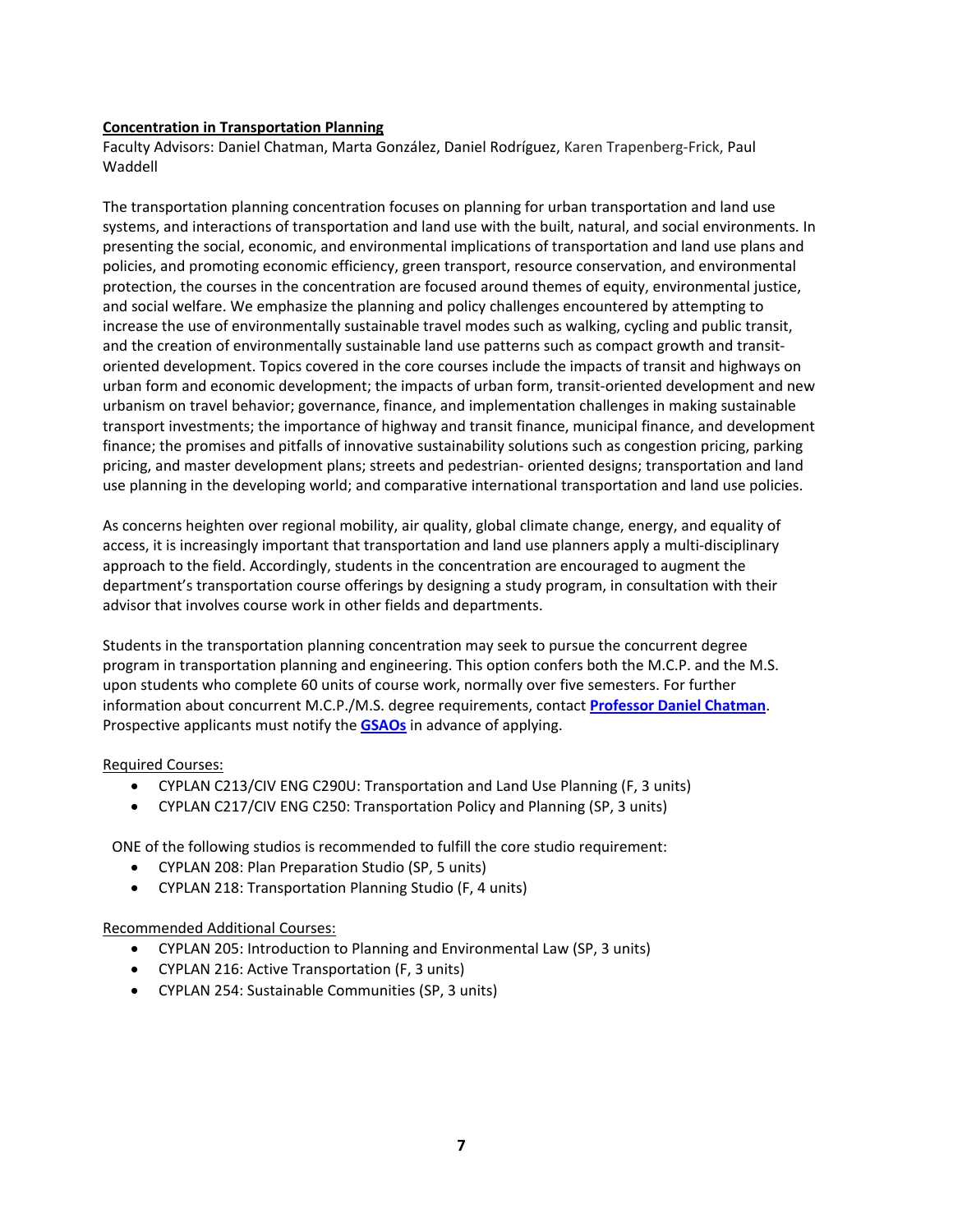### **Concentration in Urban Design**

Faculty Advisors: Zachary Lamb, Elizabeth Macdonald (on sabbatical), Karen Trapenberg-Frick

Urban designers are concerned with how communities look, how they feel, and how they work for the people who use them. The urban design concentration is structured to give M.C.P. students the knowledge necessary to design urban built form in relation to social, environmental and economic concerns. "Design" is a key, operative word: urban designers design urban physical environments both directly through the design of actual projects and indirectly through plans. Work ranges in scale from small public spaces and streets to neighborhoods, citywide systems, and whole regions. The emphasis is typically on the public realm of cities, with central concerns being livability, identity, place-making, and the quality of everyday life. The concentration is equally concerned with conceptions of the "urban" and it draws on approaches from the disciplines of city planning, architecture, landscape architecture, as well as theories and methods from the social sciences with the intent of analyzing the urban condition and designing the urban realm. The studio experience is central to the urban design concentration. Working in teams and individually, students explore planning and design possibilities for urban places and learn to articulate and present their ideas in graphic form. Learning from local and global contexts, and how cities have been designed in the past, students envision possibilities for the future. Graduates in urban design work for public agencies largely at the local government level but also for government institutions at larger scales whose responsibilities include design issues. They work as well with private architectural, landscape, city planning, and community development firms whose clients are both public and private.

Students concentrating in urban design often have some design background, typically in architecture, landscape architecture, environmental design, or urban planning with a design emphasis, but a design background is NOT required.

A three- or four-year joint degree program in urban design is available with the **[Department of](https://ced.berkeley.edu/academics/landscape-architecture-environmental-planning/programs/master-of-landscape-architecture)  [Landscape Architecture and Environmental Planning](https://ced.berkeley.edu/academics/landscape-architecture-environmental-planning/programs/master-of-landscape-architecture)**, where students receive both the M.C.P. and the M.L.A. degree. For further information about concurrent M.C.P./M.L.A. degree requirements, contact **[Professor John Radke](https://ced.berkeley.edu/ced/faculty-staff/john-radke)**. A joint degree is also available with the **[Department of Architecture](https://ced.berkeley.edu/academics/architecture/programs/master-of-architecture/)**, where students receive both M.C.P. and M.Arch degrees. For further information about concurrent M.C.P./M.Arch degree requirements, contact **[Professor Elizabeth Macdonald](https://ced.berkeley.edu/ced/faculty-staff/elizabeth-macdonald)**. Prospective applicants must notify the **[GSAOs](mailto:dcrpgrad@berkeley.edu)** in advance of applying.

Required Courses (choose two from this list):

- CYPLAN C240: Theories of Urban Form and Design (NOT OFFERED IN AY 20-21, 3 units)
- CYPLAN C241: Research Methods in Environmental Design (SP, 4 units)
- CYPLAN C243: Shaping the Public Realm (F, 5 units)

The following studio is also required, and satisfies the core studio requirement:

- CYPLAN 248: Advanced Studio: Urban Design/ Environmental Planning (SP, 5 units)
	- $\circ$  Note: CYPLAN 208: Plan Preparation Studio (SP, 5 units) is a prerequisite for students with no design background.

# Recommended Electives:

*Design Practice, Design Methods and Additional Urban Design Studios:* 

- CYPLAN 255: Urban Informatics and Visualization (F, 3 units)
- ARCH 201: Architecture and Urbanism Design Studio when the studio has an urban design focus (5 units, check with Architecture Department for semester offered)
- ENVDES 251: Discourses in Urban Design (F, 1-3 units)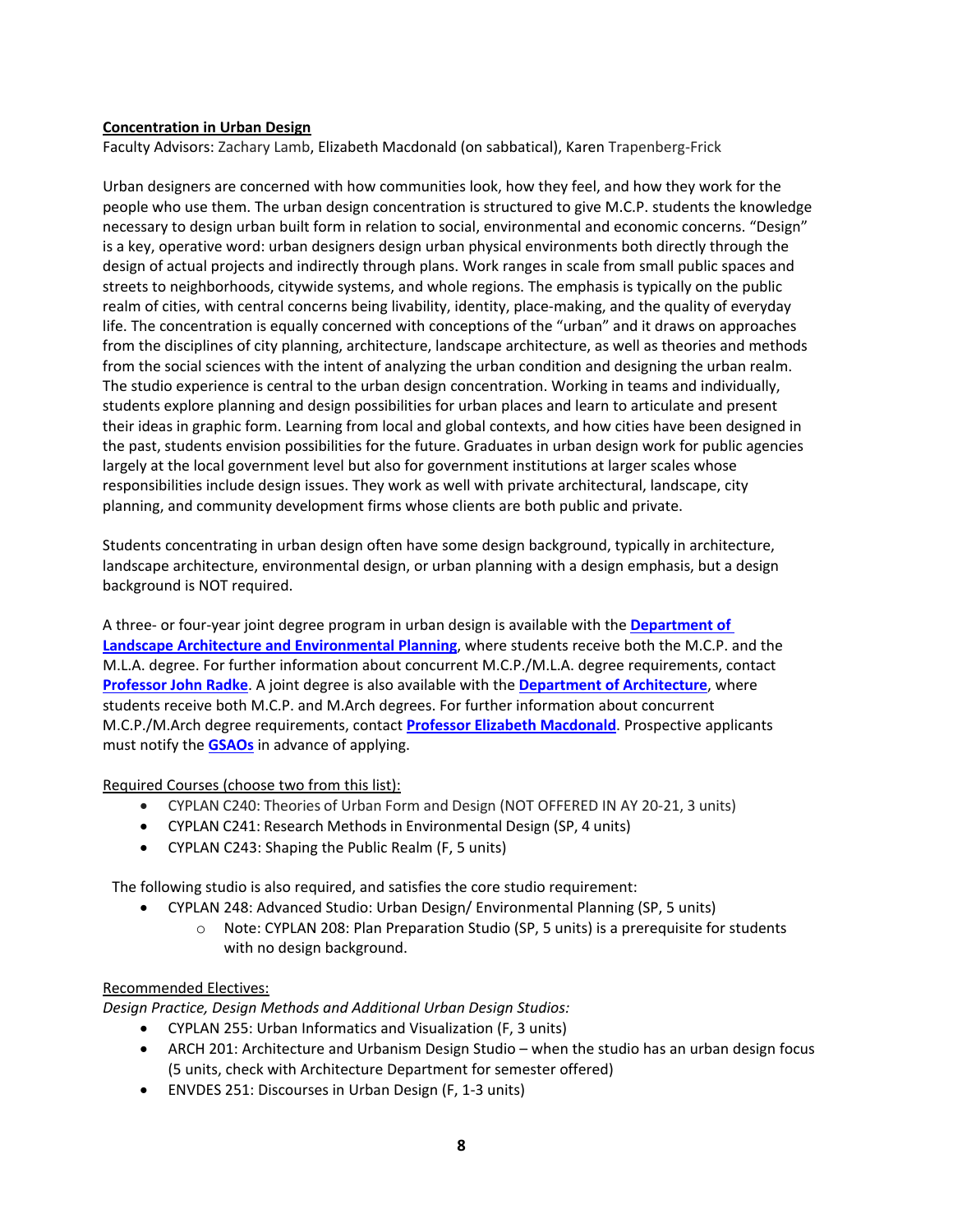### *Natural Factors:*

• LDARCH 222: Hydrology for Planners 4 units, check in with LAEP Department for semester offered)

### *Law and Land Use:*

• CYPLAN 205: Introduction to Planning and Environmental Law (SP, 3 units)

### **Self-Defined Concentration**

Students are strongly encouraged to complete one of the defined M.C.P. concentrations. Self- defined concentrations that are NOT substantively focused on city and regional planning topics and related fields of study will NOT be approved. To develop a defined concentration, select one of the existing concentrations and select courses to develop a concentration with crosscutting expertise.

### Requirements:

Students who develop a self-defined concentration must satisfy the M.C.P. common core curriculum and identify a willing faculty advisor who can provide substantive guidance. The self-defined concentration must include three courses, including a studio, which ordinarily should be drawn from DCRP courses. However, one course may be drawn from another department if its inclusion in the concentration is justified. If a non-DCRP course is proposed, the student must supply a syllabus, and explain what compelling substantive material the course provides that DCRP courses cannot fulfill, and why the course can't be taken as an elective.

### Procedures:

Approach the faculty advisor to discuss. Prepare a one- to two-page proposal, including a justification and an explanation about how the concentration has been conceptualized and its content. Fill out a Self-Defined Concentration Declaration form. If a non-DCRP course is proposed, the syllabus and explanation (see above) must be included as a separate attachment. Submit these materials to the faculty advisor.

The student's faculty advisor must review the proposal and indicate approval by signing the form. After approval by the advisor, submit the packet to the **[GSAO](mailto:dcrpgrad@berkeley.edu)**. All submissions must be submitted to the GSAO two weeks before the deadline to declare a concentration, at the end of the first semester of study. The M.C.P. Program Committee will review the proposal and inform the student of its decision.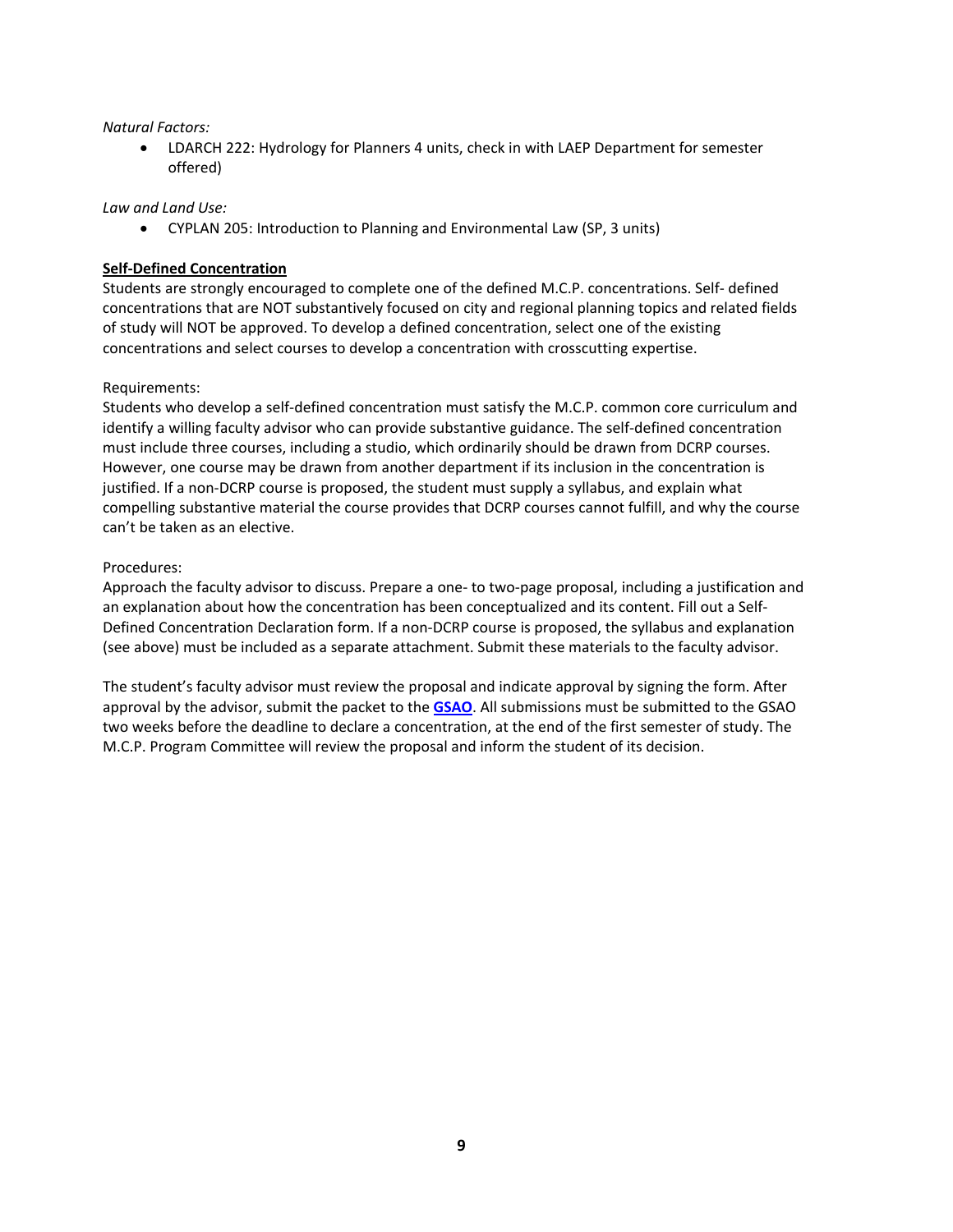### **THE THESIS OR CAPSTONE PROJECT**

To fulfill the capstone requirement, M.C.P. students must complete a Thesis, Client Report (CR), or Professional Report (PR), typically during the final year of their course work. The goal of the thesis/capstone project is to support a student's professional development by completing a significant body of work representing advanced subject and methodological expertise**. Students are encouraged to review and follow the deadlines stated in th[e CR PR Thesis](https://ced.berkeley.edu/images/uploads/content/2020-21_MCP_Capstone_Handbook.pdf) Handbook.**

#### **Master's Thesis – Plan I**

The Thesis is an academic publication that undertakes original research on a topic related to planning. It is most often chosen by students who are considering a Ph.D. degree, and/or students who wish to immerse themselves in an academic research project. Theses follow standard academic research paper conventions, including a literature review, an original research question, and the development and execution of data collection and analysis.

Thesis requirements are set by the Graduate Division, and students must comply with the University requirement for the Plan I degree option. Thesis committees are composed of three ladder-rank faculty members, two of whom must be from DCRP (including the thesis committee chair). The third committee member *must* be a faculty member in another department. Theses are **[filed](https://grad.berkeley.edu/academic-progress/thesis/)** with the **[Graduate Degrees](http://www.grad.berkeley.edu/policies/degree_filing_deadlines.shtml) [Office](http://www.grad.berkeley.edu/policies/degree_filing_deadlines.shtml)** by the deadlines posted on their **[website](https://grad.berkeley.edu/academic-progress/deadlines/)**. The Thesis must also satisfy style guidelines set by the **[Graduate Division](http://www.grad.berkeley.edu/policies/pdf/disguide.pdf)**.

Students pursuing the thesis option, and who are collecting data from human subjects, **MUST** receive clearance from UC Berkeley's Institutional Review Board (IRB) for their research project. The **[Committee](https://cphs.berkeley.edu/)  [for Protection of Human Subjects \(CPHS\)](https://cphs.berkeley.edu/)** serves as the IRB at UC Berkeley, and reviews and approves the use of human subjects in research. The IRB process is designed to ensure that the rights and welfare of human subjects are protected throughout their participation in research projects. Note that if thesis research includes data collection from vulnerable populations (e.g., children, unhoused individuals or families), the thesis research will NOT be eligible for expedited review and the full IRB review process can take 4-6 months to complete.

#### **Client Report (CR) – Plan II**

The Client Report (CR) is undertaken for an outside client or agency and aims to satisfy the needs of the sponsoring organization. It provides an opportunity for students to study a real-world planning issue by selecting appropriate analytic methods, evaluating alternative approaches, and recommending an approach or solution. The CR is carried out in a manner demonstrating high professional judgment and competence.

The CR is written under the supervision of a three-person committee. This committee must be chaired by a ladder-rank DCRP faculty member. The second reader can be a ladder rank faculty member, adjunct faculty member, or lecturer from DCRP. For dual degree students, one of the two readers can be from the joint degree department, as long as at least one committee member is ladder-rank faculty. The third member is generally the Client for whom the report was written. Final CRs are submitted electronically (wit[h Title Page](https://ced.berkeley.edu/images/uploads/content/PR_CR_Title_Page_Template.pdf) and [Sign Off Form\)](https://ced.berkeley.edu/images/uploads/content/MCP_PR_CR_Sign-Off_Form.pdf) to the **[GSAO](mailto:dcrpgrad@berkeley.edu)** and will be catalogued in the College of Environmental Design Library.

The format of the CR is determined in collaboration with the Client, and can include non-traditional options (e.g., memos, presentations, web sites, software applications, or podcasts/videos), provided that there is a short memo accompanying the final product that describes 1) the motivation and context for the project, 2) the relevance to planning, and 3) how the project contributed to the student's professional development.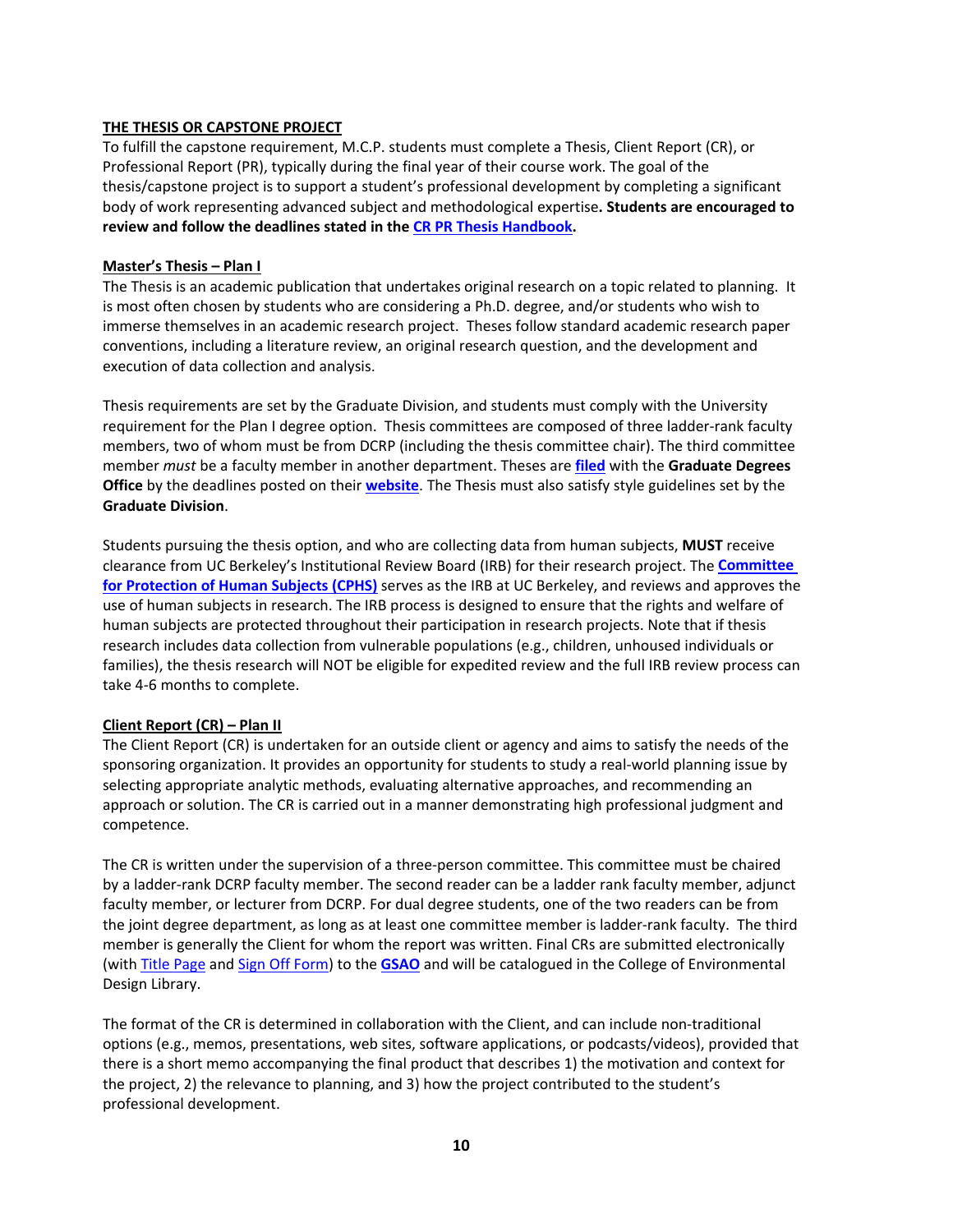### **Professional Research Report (PR) – Plan II**

The Professional Research Report (PR) is undertaken by the student independent of an external client sponsor, but is still focused on an applied policy or planning issue. The objective is to allow a student to explore in-depth an issue of interest to them, and to build additional substantive and analytical skills.

The PR is written under the supervision of a two-person committee. Only ladder-rank faculty (Professor, Associate Professor or Assistant Professor) can serve as Chair of PR committees. The second reader can be a ladder rank faculty member, adjunct faculty member, or lecturer from DCRP. For dual degree students, one of the two readers can be from the joint degree department, as long as the Chair is ladder-rank faculty. Final PRs are submitted are submitted electronically (with [Title Page](https://ced.berkeley.edu/images/uploads/content/PR_CR_Title_Page_Template.pdf) an[d Sign Off Form\)](https://ced.berkeley.edu/images/uploads/content/MCP_PR_CR_Sign-Off_Form.pdf) to the **[GSAO](mailto:dcrpgrad@berkeley.edu)** and will be catalogued in the College of Environmental Design Library.

The format of the PR is determined in collaboration with the student's committee chair. Possible options for the PR include:

- A report the student produced for their internship but, for various reasons, is not a client report.
- An issue the student would like to learn more about, but wasn't covered in-depth in their coursework.
- A project a student worked on in another class (e.g., one of the concentration courses or a studio) that they would like to extend. The student must do additional work – it cannot just be a paper or project turned in for a class.
- A project the student worked on as a GSR.

Students may collaborate on a PR. However, each student's work must be presented in a way that it can be evaluated individually. PR's can include non-traditional options (e.g., memos, presentations, web sites, software applications, or podcasts/videos), provided that there is a short memo accompanying the final product that describes 1) the motivation and context for the project, 2) the relevance to planning, and 3) how it contributed to the student's professional development.

In general, PRs and CRs do not require IRB review because they are not considered generalizable research. However, all students who are using human subjects in their research must complete the "Course in the Protection of Human Subjects" (referred to as the CITI course) available online: **[https://about.citiprogram.org](https://about.citiprogram.org/)** and print out the certificate of completion, prior to the start of their research. This certificate must be submitted with their CR/PR. In addition, students intending to collect primary data from vulnerable populations (and/or on sensitive topics), or students who wish to publish their research in an academic journal, should consult with their committee chair or client organization to determine if IRB clearance is advisable.

#### **ELECTIVE COURSES**

The M.C.P. common core and concentration requirements leave a number of units for students to select courses of interest to make up the required 48 units for the M.C.P. degree (36 units for concurrent degree students). Please review course offerings online: **Course [Catalog](http://guide.berkeley.edu/courses/)** and **[Class Schedule.](https://classes.berkeley.edu/)**

# **ACCREDITATION**

The Master of City Planning program at UC Berkeley is one of the oldest accredited planning programs in the country. The **Planning Accreditation Board (PAB)** last reviewed the M.C.P. program in Fall 2016, and in Spring 2017 issued reaccreditation for five years. For more information about PAB, please visit **[http://www.planningaccreditationboard.org/.](http://www.planningaccreditationboard.org/)**

# **SCIENCE, TECHNOLOGY, ENGINEERING OR MATHEMATICS (STEM) DESIGNATED DEGREE PROGRAM**

The M.C.P. degree is an approved field of study within the U.S. government's official STEM fields list. For international students, practical work experience in your field of study, typically after completion of a